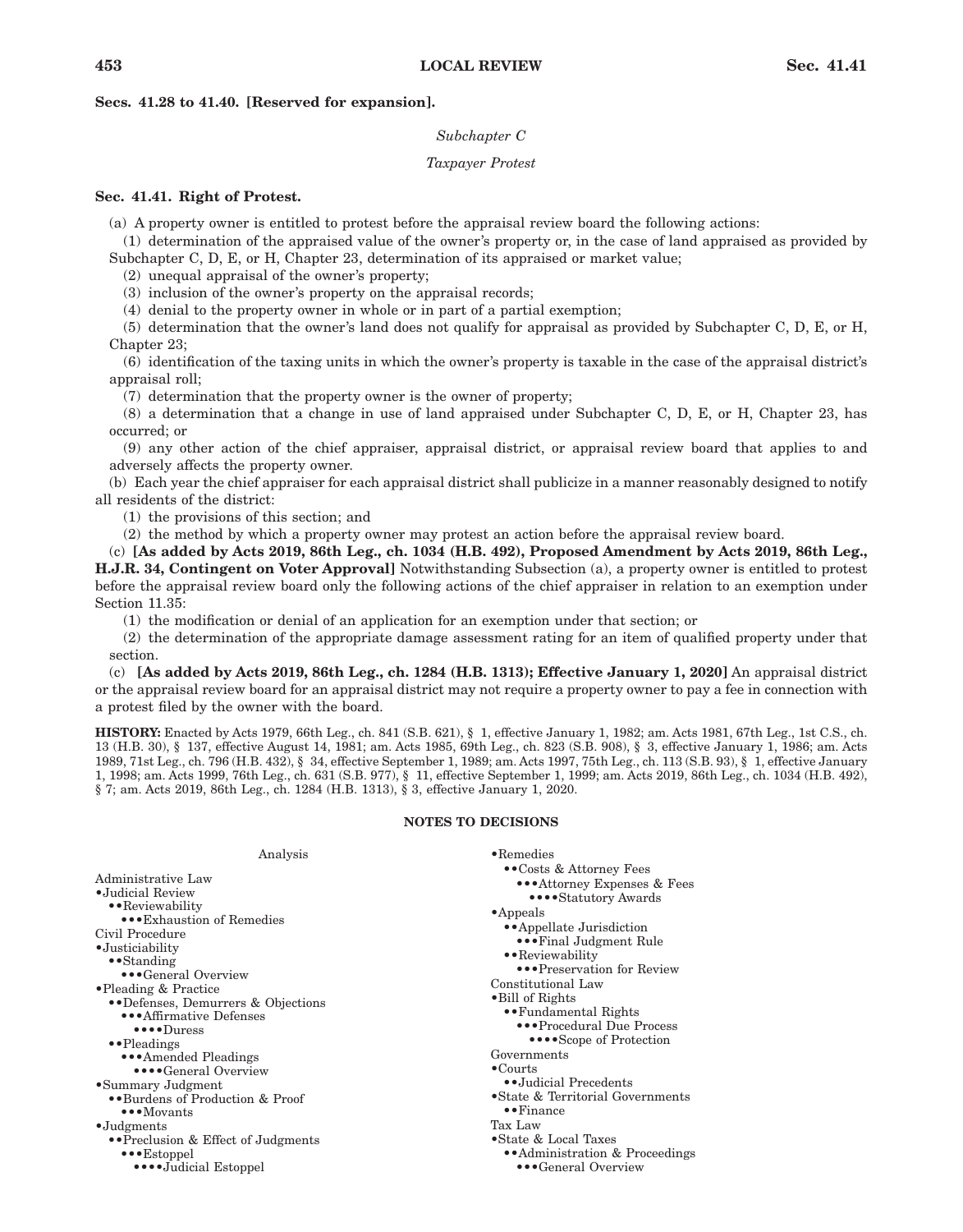•••Assessments •••Judicial Review •••Taxpayer Protests ••Personal Property Tax •••Intangible Property ••••Imposition of Tax •••Tangible Property ••••General Overview ••••Imposition of Tax ••Real Property Tax •••General Overview •••Assessment & Valuation ••••General Overview •••• Valuation •••Collection ••••Tax Deeds & Tax Sales ••• Exemptions

#### **ADMINISTRATIVE LAW Judicial Review Reviewability**

**Exhaustion of Remedies.** — Trial court's judgment dismissing the company's suit for want of jurisdiction was affirmed where (1) the company presented no evidence of the date that the 1999 tax appraisal records were approved as required by Tex. Tax Code Ann. § 41.12(a)(4); (2) even if Tex. Tax. Code Ann. § 11.439 was procedural and controlled pending litigation, the company failed to establish its entitlement to relief; and (3) under Tex. Tax. Code Ann. §§ 41.41(a)(9), 41.44, 41.45, 42.01(1)(A), 42.21(a), 42.09, the company did not exhaust its administrative remedies and was not entitled to judicial review; the company did not assert that the cover letter attached to its late application for a freeport exemption under Tex. Tax Code Ann. § 11.43(d), (e) was a request for extension of time and that the letter stated good cause for the tardy filing. Quorum Int'l v. Tarrant Appraisal Dist., 114 S.W.3d 568, 2003 Tex. App. LEXIS 5465 (Tex. App. Fort Worth June 26, 2003, no pet.).

#### **CIVIL PROCEDURE Justiciability Standing**

General Overview. — In response to a plea to the jurisdiction by a county appraisal district, a trial court did not err in dismissing without prejudice a suit brought by a property seller and its buyer for judicial review of resolution of an ad valorem tax-valuation protest for the 2005 tax year where neither the seller nor the buyer had standing in the district court because: (1) the seller did not own the property on January 1, 2005, and thus had no legal right to appeal under Tex. Tax Code Ann.  $§ 42.01(1)(A)$ , and its lack of standing as owner thus precluded its "party" status under Tex. Tax Code Ann.  $\S$  42.21(a); (2) the buyer had neither a legal right to enforce, nor any real controversy for the trial court to determine, as the buyer did not pursue its Tex. Tax Code Ann. ch. 41 right to protest the valuation before the district's appraisal review board, and thus the board never determined a protest by the buyer as the property owner pursuant to Tex. Tax Code Ann. § 42.01(a); and (3) no proper party having appealed to the district court within the 45-day time limit of Tex. Tax Code Ann. § 42.21(a), it never acquired subject-matter jurisdiction, and the board's valuation became final when those 45 days expired. Koll Bren Fund VI, LP v. Harris County Appraisal Dist., No. 01-07-00321-CV, 2008 Tex. App. LEXIS 1521 (Tex. App. Houston 1st Dist. Feb. 28, 2008).

Buyer had standing as the new owner under Tex. Tax Code Ann. § 41.412 to protest a reappraisal of a refinery unit as excessive and unequal; the seller could not assert that claim, however, because it did not have standing under Tex. Tax Code Ann. § 41.41 to file a protest for the same property in the same tax year. MHCB (USA) Leasing & Fin. Corp. v. Galveston Cent. Appraisal Dist., 249 S.W.3d 68, 2007 Tex. App. LEXIS 7669 (Tex. App. Houston 1st Dist. Sept. 20, 2007), reh'g denied, No. 01-06- 00529-CV, 2007 Tex. App. LEXIS 10146 (Tex. App. Houston 1st Dist. Nov. 6, 2007).

## **PLEADING & PRACTICE**

**Defenses, Demurrers & Objections**

**Affirmative Defenses**

**Duress.** — Because taxpayers could have administratively

challenged the disputed amount of taxes they paid, they could not claim duress based on the consequences resulting from their failure to make that challenge, nor could they pursue as plaintiffs an affirmative claim for refund of taxes paid under duress. Houston Indep. Sch. Dist. v. Morris, No. 01-10-00043-CV, 2011 Tex. App. LEXIS 1665 (Tex. App. Houston 1st Dist. Mar. 4, 2011), reh'g denied, op. withdrawn, sub. op., 355 S.W.3d 668, 2011 Tex. App. LEXIS 3819 (Tex. App. Houston 1st Dist. May 19, 2011).

# **PLEADINGS**

# **Amended Pleadings**

**General Overview.** — Where on appeal of a corporate taxpayer's challenge to Tex. Tax. Code Ann. § 23.56(3) the statute was held unconstitutional in a separate case, the taxpayer was required by Tex. Tax. Code Ann. § 42.21 to exhaust its administrative remedies for each year at issue on appeal, and the trial court on remand had jurisdiction to consider only those years in which the taxpayer applied for open-space land designation pursuant to Tex. Tax. Code Ann. § 23.54 and protested the denial of that application pursuant to Tex. Tax. Code Ann. § 41.41. Henderson County Appraisal Dist. v. HL Farm Corp., 956 S.W.2d 672, 1997 Tex. App. LEXIS 5563 (Tex. App. Eastland Oct. 23, 1997, no pet.).

## **SUMMARY JUDGMENT**

**Burdens of Production & Proof**

**Movants.** — Taxpayer's failure to comply with the administrative review procedures of the Texas Property Tax Code deprived a trial court of jurisdiction over the taxpayer's claims against a county appraisal district and a county review board because the claims fell within the administrative body's exclusive jurisdiction under Tex. Tax Code Ann.  $\S~$  42.09(a); none of the exceptions that the taxpayer asserted on appeal to the exhaustion-of-remedies doctrine applied to except it from pursuing its administrative remedies because: (1) the taxpayer did not avail itself of either of the remedies under Tex. Tax Code Ann. § 25.25, and Tex. Tax Code Ann. § 41.41; and (2) the district and the board acted within their statutory authority under Tex. Tax Code Ann.  $\S$  25.23(a)(1) when they assessed the taxpayer's additional tax reflecting allegedly omitted property, and the taxpayer did not protest the failure of the board to give it proper notice under Tex. Tax Code Ann. § 41.411; and (3) the constitutional-claims exception did not excuse the taxpayer from exhausting its administrative remedies before seeking judicial review, as the taxpayer received the process that it was due when it was afforded an opportunity to protest defective notice and to be heard on the merits of its tax dispute during the administrative process but failed to avail itself of the administrative remedies. Harris County Appraisal Dist. v. Blue Flash Express, L.L.C., No. 01-06-00783-CV, 2007 Tex. App. LEXIS 3707 (Tex. App. Houston 1st Dist. May 10, 2007).

#### **JUDGMENTS**

#### **Preclusion & Effect of Judgments Estoppel**

**Judicial Estoppel.** — Judicial estoppel did not preclude property owners from asserting on appeal in the district court that the tax appraisal value of the property should be less than the value they asserted at the appraisal review board, because judicial estoppel only applied in subsequent actions, and the appeal constituted the same proceeding. Curry v. Harris County Appraisal Dist., 434 S.W.3d 815, 2014 Tex. App. LEXIS 6151 (Tex. App. Houston 14th Dist. June 5, 2014, no pet.).

#### **REMEDIES**

## **Costs & Attorney Fees**

### **Attorney Expenses & Fees**

**Statutory Awards.** — Taxpayers whose travel trailers and recreational vehicles were not improvements or real property but were tangible personal property exempt from taxation under Tex. Tax Code Ann. § 11.14, and who successfully protested the denial of the exemption under Tex. Tax. Code Ann. § 41.41(4), were entitled to mandatory attorney's fees under Tex. Tax. Code Ann. § 42.29. Rourk v. Cameron Appraisal Dist., No. 13-11-00751-CV, 2013 Tex. App. LEXIS 8947 (Tex. App. Corpus Christi July 18, 2013), op. withdrawn, sub. op., reh'g denied, 443 S.W.3d 217, 2013 Tex. App. LEXIS 10348 (Tex. App. Corpus Christi Aug. 15, 2013).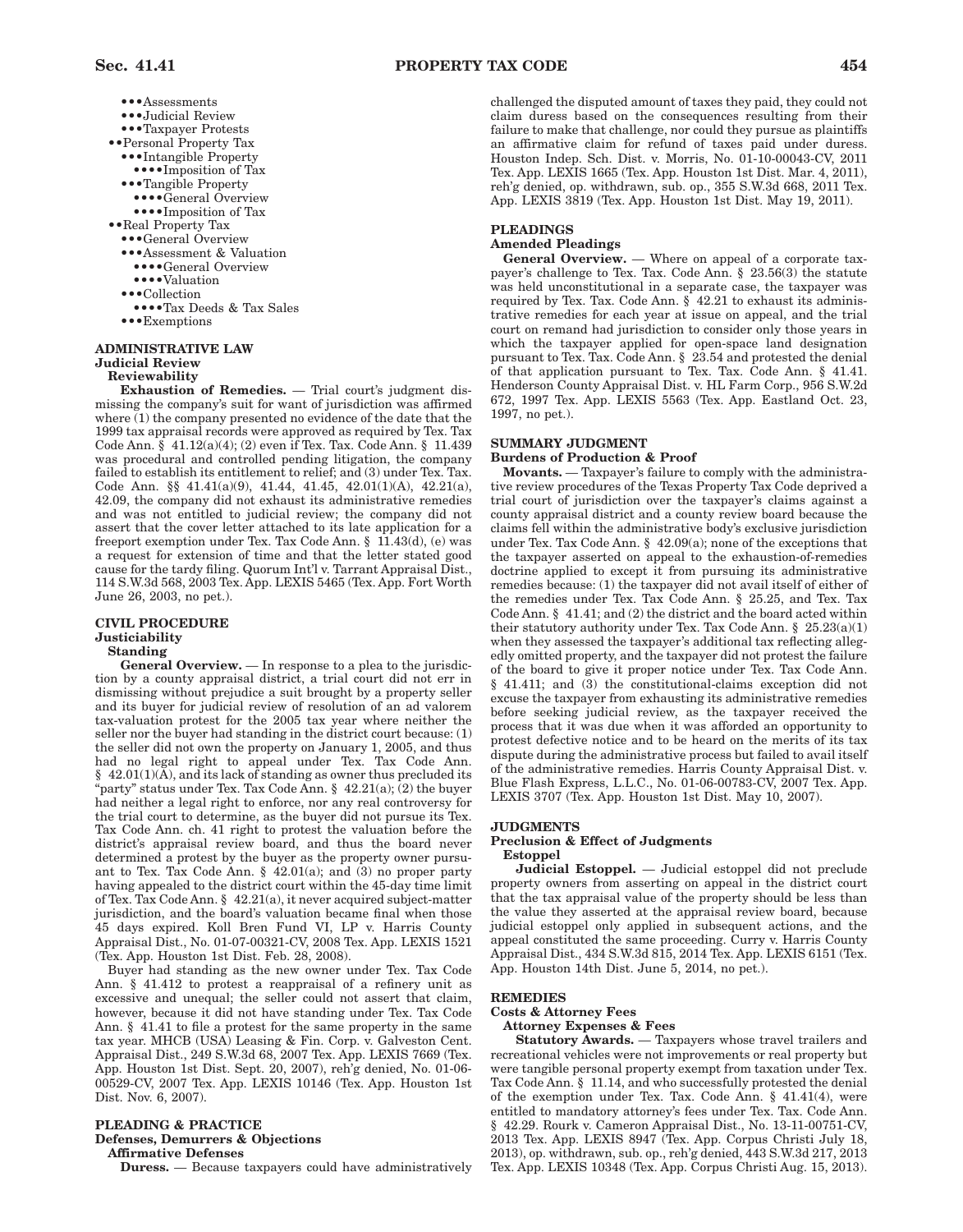Trial court erred in finding that taxpayers were not entitled to attorney's fees, because the taxpayers had successfully protested the denial of a partial exemption under Tex. Tax Code Ann. 41.41(4) and were therefore entitled to mandatory attorney's fees under Tex. Tax Code Ann. 42.29. Boll v. Cameron Appraisal Dist., No. 13-11-00750-CV, 2013 Tex. App. LEXIS 8946 (Tex. App. Corpus Christi July 18, 2013), op. withdrawn, sub. op., reh'g denied, 445 S.W.3d 397, 2013 Tex. App. LEXIS 10345 (Tex. App. Corpus Christi Aug. 15, 2013).

Tex. Tax Code Ann. § 42.29 authorized attorney's fees for only two distinct types of protest: excessive value and unequal appraisal; therefore, because a protest to an appraisal district's ability to tax oil located in an interstate pipeline did not fall under Tex. Tax Code Ann. §§ 42.25, 42.26, several oil companies were not able to recover such fees. In addition, the appraisal district did not waive a complaint to an award of attorney's fees because repeated objections were made. Midland Cent. Appraisal Dist. v. BP Am. Prod. Co., 282 S.W.3d 215, 172 Oil & Gas Rep. 428, 2009 Tex. App. LEXIS 2048 (Tex. App. Eastland Mar. 26, 2009), cert. denied, 563 U.S. 936, 131 S. Ct. 2097, 179 L. Ed. 2d 891, 2011 U.S. LEXIS 3129 (U.S. 2011).

### **APPEALS**

#### **Appellate Jurisdiction**

**Final Judgment Rule.** — Where taxpayer was entitled to protest the appraised value of property before the county appraisal review board under Tex. Tax Code Ann. § 41.41, and taxpayer did not file the notice of protest within thirty days after receiving the notice of the change in appraisal as required by Tex. Tax Code Ann. § 41.44(a), those remedies were exclusive, and failure to pursue them precluded judicial review of the appraisal under Tex. Tax Code Ann. § 42.09. Escamilla v. City of Laredo, 9 S.W.3d 416, 1999 Tex. App. LEXIS 9255 (Tex. App. San Antonio Dec. 15, 1999, no pet.).

## **REVIEWABILITY**

**Preservation for Review.** — Where a taxpayer did not protest the determination of the appraised value of the property or any other action of an appraisal review board, the taxpayer was not entitled, pursuant to Tex. Tax Code Ann. §§ 41.41 and 42.09, to do so in litigation brought by a county and a city to collect delinquent taxes, and thus, the only issue before the court was whether the trial court abused its discretion in ordering that the taxpayer's tort claims against the city be tried in a previously filed lawsuit; because the taxpayer's claims were already asserted in the previously filed lawsuit, and they did not involve the same proof as the city's claim for delinquent taxes, the taxpayer's tort claims were properly dismissed. Qualls v. Angelina County, 98 S.W.3d 369, 2003 Tex. App. LEXIS 973 (Tex. App. Beaumont Jan. 30, 2003, no pet.).

## **CONSTITUTIONAL LAW Bill of Rights Fundamental Rights**

### **Procedural Due Process**

**Scope of Protection.** — Taxpayers were not deprived of due process due to lack of notice where the record showed that they received actual notice at least one year before trial and that they failed to administratively protest the failure to give notice through the administrative procedures in the Texas Tax Code. The taxpayers had a right to and could have challenged their non-ownership of the property they paid taxes on under the administrative provisions of the Tax Code. Houston Indep. Sch. Dist. v. Morris, No. 01-10-00043-CV, 2011 Tex. App. LEXIS 1665 (Tex. App. Houston 1st Dist. Mar. 4, 2011), reh'g denied, op. withdrawn, sub. op., 355 S.W.3d 668, 2011 Tex. App. LEXIS 3819 (Tex. App. Houston 1st Dist. May 19, 2011).

Appraisal district's inaction on an untimely application for an open-space agricultural appraisal did not violate an energy company's due process rights; the energy company should have notified the appraisal district that it was no longer using the land at issue for a public purpose beginning in 1999. It could have filed at that time for the open-space agricultural appraisal, and then used the procedures set forth for protests. City of San Antonio v. Bastrop Cent. Appraisal Dist., 275 S.W.3d 919, 2009 Tex. App. LEXIS 309 (Tex. App. Austin Jan. 16, 2009, no pet.).

# **GOVERNMENTS**

## **Courts**

**Judicial Precedents.** — Texas Supreme Court decision holding Tex. Tax. Code Ann. § 23.56(3), which denied open-space designation to foreign entities, unconstitutional, was to be applied retroactively; therefore, a corporate taxpayer that had been in litigation challenging the statute was allowed a recovery for the years in which it had exhausted its administrative remedies under Tex. Tax. Code Ann. §§ 23.54 and 41.41. Henderson County Appraisal Dist. v. HL Farm Corp., 956 S.W.2d 672, 1997 Tex. App. LEXIS 5563 (Tex. App. Eastland Oct. 23, 1997, no pet.).

## **STATE & TERRITORIAL GOVERNMENTS**

Finance. — Appellant tax collector was not in a position to challenge the decision of appellee board concerning taxing units because Tex. Tax Code § 41.41 did not give appellant authorization to challenge appellee's decision. Carr v. Bell Sav. & Loan Ass'n, 786 S.W.2d 761, 1990 Tex. App. LEXIS 162 (Tex. App. Texarkana Jan. 23, 1990, writ denied).

#### **TAX LAW**

## **State & Local Taxes Administration & Proceedings**

General Overview. — Court correctly rendered summary judgment in favor of the county, because the taxpayer's motion to correct the appraisal rolls was untimely, when a Tex. Tax Code Ann. §  $25.25(c)(3)$  motion was not the appropriate vehicle to pursue challenges to the inclusion of property not located in Texas and of intangible property as personal property on the appraisal records, and the appropriate vehicle was a Tex. Tax Code Ann. ch. 41 protest, which the taxpayer admittedly did not pursue. Bauer-Pileco, Inc. v. Harris County Appraisal Dist., 443 S.W.3d 304, 2014 Tex. App. LEXIS 8637 (Tex. App. Houston 1st Dist. Aug. 7, 2014, no pet.).

Since the basis of taxpayer's complaint in the trial court was not a ground of protest contained under Tex. Tax Code Ann. § 41.41 seeking to recover a refund of penalties, fees, and interest allegedly imposed on its property without proper notice and in violation of due process of law, the exclusivity provision of Tex.Tax Code Ann. § 42.09 was not applicable and did not preclude the trial court from exercising subject matter jurisdiction over the taxpayer's lawsuit. Dallas Cent. Appraisal Dist. v. 1420 Viceroy Ltd., 180 S.W.3d 267, 2005 Tex. App. LEXIS 9699 (Tex. App. Dallas Nov. 18, 2005, no pet.).

Assuming without deciding that taxing authorities sent the taxpayers defective notice, Tex. Tax Code Ann. §§ 41.41(a)(1), (3), (9), 41.411(a) provided the taxpayers with administrative procedures to allow them to protest; because the taxpayers were presented with an opportunity to be heard but did not avail themselves of these remedies, deprivations of property that stemmed from the addition of omitted property were not unconstitutional. MAG-T, L.P. v. Travis Cent. Appraisal Dist., 161 S.W.3d 617, 2005 Tex. App. LEXIS 859 (Tex. App. Austin Feb. 3, 2005, no pet.).

Because the questions the taxpayers raised had already been dedicated to taxing authorities to decide pursuant to Tex. Tax Code Ann. §§ 22.23(c), 41.41(a)(1), (3), (9), 41.411(a), the taxpayers could not collaterally attack the decisions of the authorities on the grounds that they were excused from exhausting administrative remedies because the matters were pure questions of law. MAG-T, L.P. v. Travis Cent. Appraisal Dist., 161 S.W.3d 617, 2005 Tex. App. LEXIS 859 (Tex. App. Austin Feb. 3, 2005, no pet.).

Although the housing development corporation was entitled to protest the county taxing authority's denial of the housing development authority's request for a tax exemption for a particular tax year, and also had the right after filing a notice of protest to appear and present evidence or argument to the appraisal review board before filing an adverse decision of the appraisal review board to the trial court, exact compliance with those procedures was mandatory before it could maintain a challenge in the trial court; the failure to file its notice of protest within 30 days after receiving notice of the county taxing authority's decision regarding the adverse decision meant the trial court lacked jurisdiction to grant summary judgment to the county taxing authority regarding its denial of the tax exemption request, and the appellate court only had the authority to set aside the judgment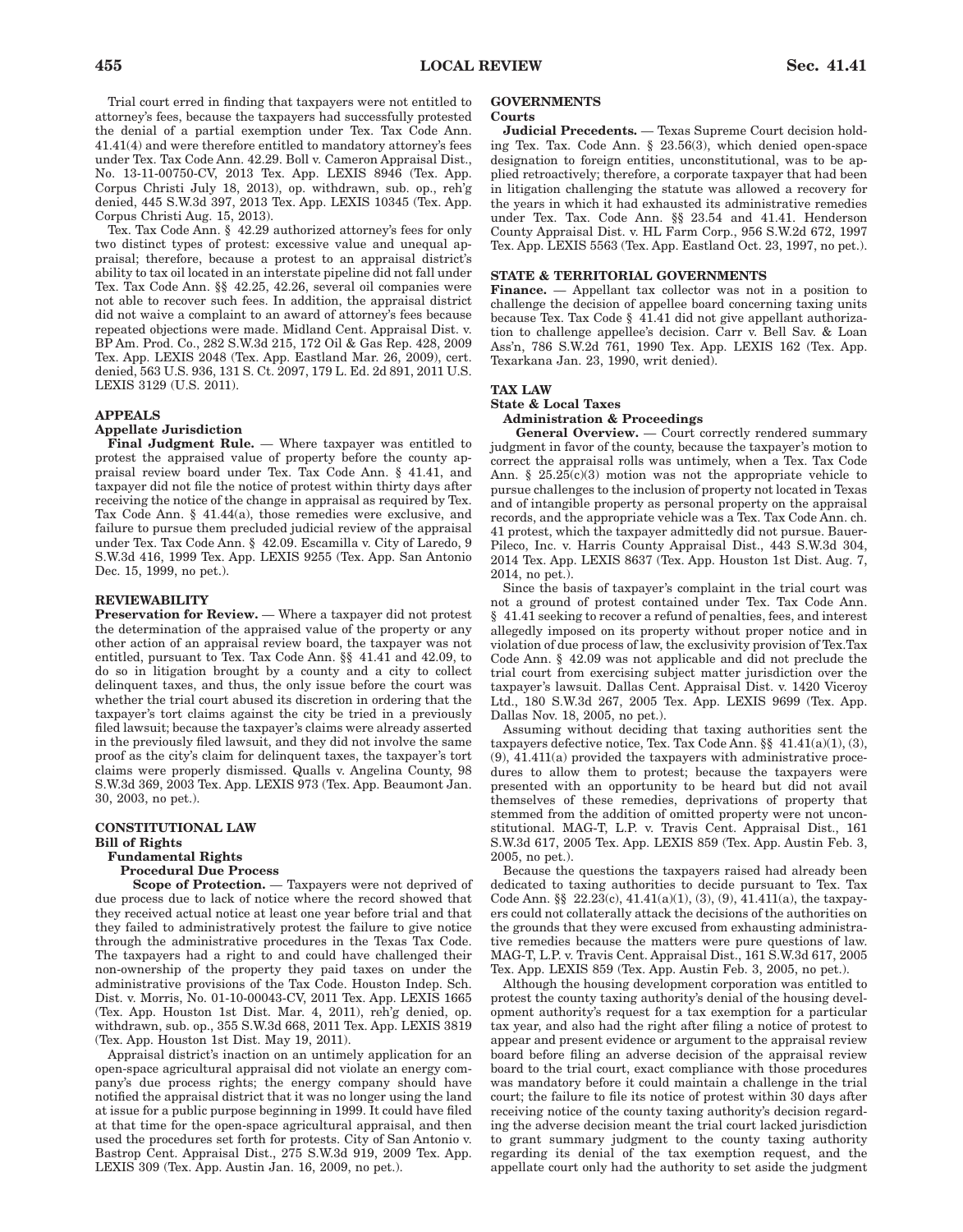and dismiss the housing development corporation's appeal of that denial. Found. of Hope, Inc. v. San Patricio County Appraisal Dist., No. 13-02-083-CV, 2003 Tex. App. LEXIS 7922 (Tex. App. Corpus Christi Sept. 11, 2003).

Property owner is entitled to protest before the appraisal review board any action by the chief appraiser, appraisal district, or appraisal review board that applies to and adversely affects the property owner under Tex. Tax Code Ann. § 41.41(a)(9), and after filing the required notice of protest, the property owner is entitled to an opportunity to appear and present evidence or argument to the appraisal review board pursuant to Tex. Tax Code Ann. § 41.44 and Tex. Tax Code Ann. § 41.45; if the property owner is aggrieved by the determination of the appraisal review board following the protest hearing, the property owner is then entitled to appeal the decision to the district court under Tex. Tax Code Ann. § 42.01(1)(A) and Tex. Tax Code Ann. § 42.21(a). Quorum Int'l v. Tarrant Appraisal Dist., 114 S.W.3d 568, 2003 Tex. App. LEXIS 5465 (Tex. App. Fort Worth June 26, 2003, no pet.).

By failing to timely file a protest as required by Tex. Tax Code Ann. § 41.41, an aviation company waived its right to allocation of the market value of its aircraft under Tex. Tax. Code Ann. § 21.03 to reflect its use in Texas during a period from which the appraisal district appraised the aircraft for tax purposes. Kellair Aviation Co. v. Travis Cent. Appraisal Dist., 99 S.W.3d 704, 2003 Tex. App. LEXIS 1085 (Tex. App. Austin Feb. 6, 2003, no pet.).

A taxpayer that appealed the appraisal of his real estate by the county review board under Tex. Tax Code Ann. § 25.25, a provision that permitted only correction motions, was foreclosed from also pursuing arbitration under Tex. Tax Code Ann. § 41.41, which authorized arbitration as an avenue of appeal; the provisions were mutually exclusive and distinct, and the unambiguous language of § 42.01 foreclosed arbitration under Chapter 42 as an avenue of appeal from the corrective measure listed in § 25.25. Harris County Appraisal Dist. v. World Houston, 905 S.W.2d 594, 1995 Tex. App. LEXIS 2128 (Tex. App. Houston 14th Dist. Aug. 24, 1995, no writ).

Because Tex. Tax Code Ann. §§ 23.54 and 25.19 were not contradictory and were to be given equal effect, the taxpayer's remedy for an erroneous appraisal was pursuant to Tex. Tax Code Ann. § 41.41, at which administrative hearing the taxpayer could address improper notice concerns. Harris County Appraisal Dist. v. Dincans, 882 S.W.2d 75, 1994 Tex. App. LEXIS 1881 (Tex. App. Houston 14th Dist. July 28, 1994, writ denied).

A bank's claim for refund of tax, on the basis that it had been erroneously assessed against the bank for its stock rather than against the holders of the stock, was dismissed because the bank filed its protest under Tex. Tax Code Ann. § 31.11, which applied to erroneous payments, rather than under Tex. Tax Code Ann.  $§$  41.41(a)(1), which applied to determinations of ownership; thus, the bank had not exhausted its administrative remedies. First Bank of Deer Park v. Harris County, No. 01-88-00501-CV, 1989 Tex. App. LEXIS 1930 (Tex. App. Houston 1st Dist. July 27, 1989), op. withdrawn, sub. op., No. 01-88-00501-CV, 1990 Tex. App. LEXIS 492 (Tex. App. Houston 1st Dist. Mar. 8, 1990).

**ASSESSMENTS.** — Buyer had standing as the new owner under Tex. Tax Code Ann. § 41.412 to protest a reappraisal of a refinery unit as excessive and unequal; the seller could not assert that claim, however, because it did not have standing under Tex. Tax Code Ann. § 41.41 to file a protest for the same property in the same tax year. MHCB (USA) Leasing & Fin. Corp. v. Galveston Cent. Appraisal Dist., 249 S.W.3d 68, 2007 Tex. App. LEXIS 7669 (Tex. App. Houston 1st Dist. Sept. 20, 2007), reh'g denied, No. 01-06-00529-CV, 2007 Tex. App. LEXIS 10146 (Tex. App. Houston 1st Dist. Nov. 6, 2007).

**JUDICIAL REVIEW.** — Owner was not "adversely affected" by an act of the county appraisal district or the Review Board in this case, and it was undisputed that the Review Board appraised the value of the owner's travel trailer property at zero; the owner, therefore, could not have been "adversely affected" by this action because she did not pay any taxes on her travel trailer in 2011, Tex. Tax Code Ann. § 41.41. Groves v. Cameron Appraisal Dist., No. 13-12-00149-CV, 2012 Tex. App. LEXIS 7461 (Tex. App. Corpus Christi Aug. 31, 2012).

Dry dock owner had actual notice of the tax assessment against it, and the owner did not file a timely protest under Tex. Tax Code Ann. §§ 41.41—.47, 41.411; because the owner failed to exhaust its administrative remedies concerning its claim of improper notice, the trial court was without jurisdiction to entertain those claims. Thames Shipyard & Repair Co. v. Galveston Cent. Appraisal Dist., No. 14-10-01142-CV, 2011 Tex. App. LEXIS 8463 (Tex. App. Houston 14th Dist. Oct. 25, 2011).

Trial court erred by denying the taxing units' plea to the jurisdiction because the taxpayers were "property owners" under Tex. Tax Code Ann. §  $41.41(a)(7)$ , as they were listed as the owner in the tax appraisal rolls, entitled to administrative challenge, and because the taxpayers failed to timely exercise their administrative challenge under Tex. Tax Code Ann. § 42.09(a), the trial court did not have jurisdiction over their case seeking a refund. The exception of  $\S$  42.09(b) did not apply because when the taxing units nonsuited their claims for delinquent taxes, the taxpayers' affirmative defense became moot. Houston Indep. Sch. Dist. v. Morris, 355 S.W.3d 668, 2011 Tex. App. LEXIS 3819 (Tex. App. Houston 1st Dist. May 19, 2011), reh'g denied, No. 01-10- 00043-CV, 2011 Tex. App. LEXIS 10297 (Tex. App. Houston 1st Dist. July 13, 2011), rev'd, 388 S.W.3d 310, 2012 Tex. LEXIS 898 (Tex. 2012).

Because taxpayers could have administratively challenged the disputed amount of taxes they paid, they could not claim duress based on the consequences resulting from their failure to make that challenge, nor could they pursue as plaintiffs an affirmative claim for refund of taxes paid under duress. Houston Indep. Sch. Dist. v. Morris, No. 01-10-00043-CV, 2011 Tex. App. LEXIS 1665 (Tex. App. Houston 1st Dist. Mar. 4, 2011), reh'g denied, op. withdrawn, sub. op., 355 S.W.3d 668, 2011 Tex. App. LEXIS 3819 (Tex. App. Houston 1st Dist. May 19, 2011).

Because the ground for taxpayers' protest was provided for in Tex. Tax Code Ann. § 41.41, the Texas Tax Code exclusively controlled the disposition of the case. Because the taxpayers' affirmative claims for refund on the grounds of non-ownership was controlled by the Tax Code, and because those claims failed to meet the requirements of the code, a district court lacked jurisdiction over the taxpayers' claims. Houston Indep. Sch. Dist. v. Morris, No. 01-10-00043-CV, 2011 Tex. App. LEXIS 1665 (Tex. App. Houston 1st Dist. Mar. 4, 2011), reh'g denied, op. withdrawn, sub. op., 355 S.W.3d 668, 2011 Tex. App. LEXIS 3819 (Tex. App. Houston 1st Dist. May 19, 2011).

At least as it is used in Tex. Tax Code Ann. § 41.41(a)(7), the term "property owner" includes one listed as the owner in the tax appraisal rolls who is challenging the determination that he is the owner of property. Accordingly, taxpayers-regardless of whether they were in fact the true owners of the property at issue-were entitled to protest an appraisal review board's determination that they were the owners of the property, and because the taxpayers failed to timely exercise their administrative challenge under Tex. Tax Code Ann. § 42.09(a), a district court did not obtain jurisdiction over their case by an appeal under that portion of the statute. Houston Indep. Sch. Dist. v. Morris, No. 01-10- 00043-CV, 2011 Tex. App. LEXIS 1665 (Tex. App. Houston 1st Dist. Mar. 4, 2011), reh'g denied, op. withdrawn, sub. op., 355 S.W.3d 668, 2011 Tex. App. LEXIS 3819 (Tex. App. Houston 1st Dist. May 19, 2011).

Assignee of a limited partnership interest was not a property owner entitled to appeal a protest ruling under Tex. Tax Code Ann. §§ 1.111, 41.41(a)(9), 42.01(1)(A), 42.21, 42.23, 42.015 because the assignee was not an owner of the partnership's property under Tex. Bus. Orgs. Code Ann. §§ 152.101, 152.056, 153.003. Bexar Appraisal Dist. v. Am. Opportunity for Housing-Perrin Oaks, L.L.C., No. 04-10-00278-CV, 2010 Tex. App. LEXIS 9648 (Tex. App. San Antonio Dec. 8, 2010).

Plea to the jurisdiction in favor of the county appraisal district was proper, because the company lacked standing to protest the ad valorem property-tax protest for tax year 2007 before the district or appeal its determination of the protest since the company did not own the property as of January 1, 2007, the group did not exercise any right to protest and the district did not determine any protest by these parties, and there was no evidence the group held themselves out as the company or requested that the district refer to them by that name in the appraisal records. Dl Louetta Vill. Square LP v. Harris County Appraisal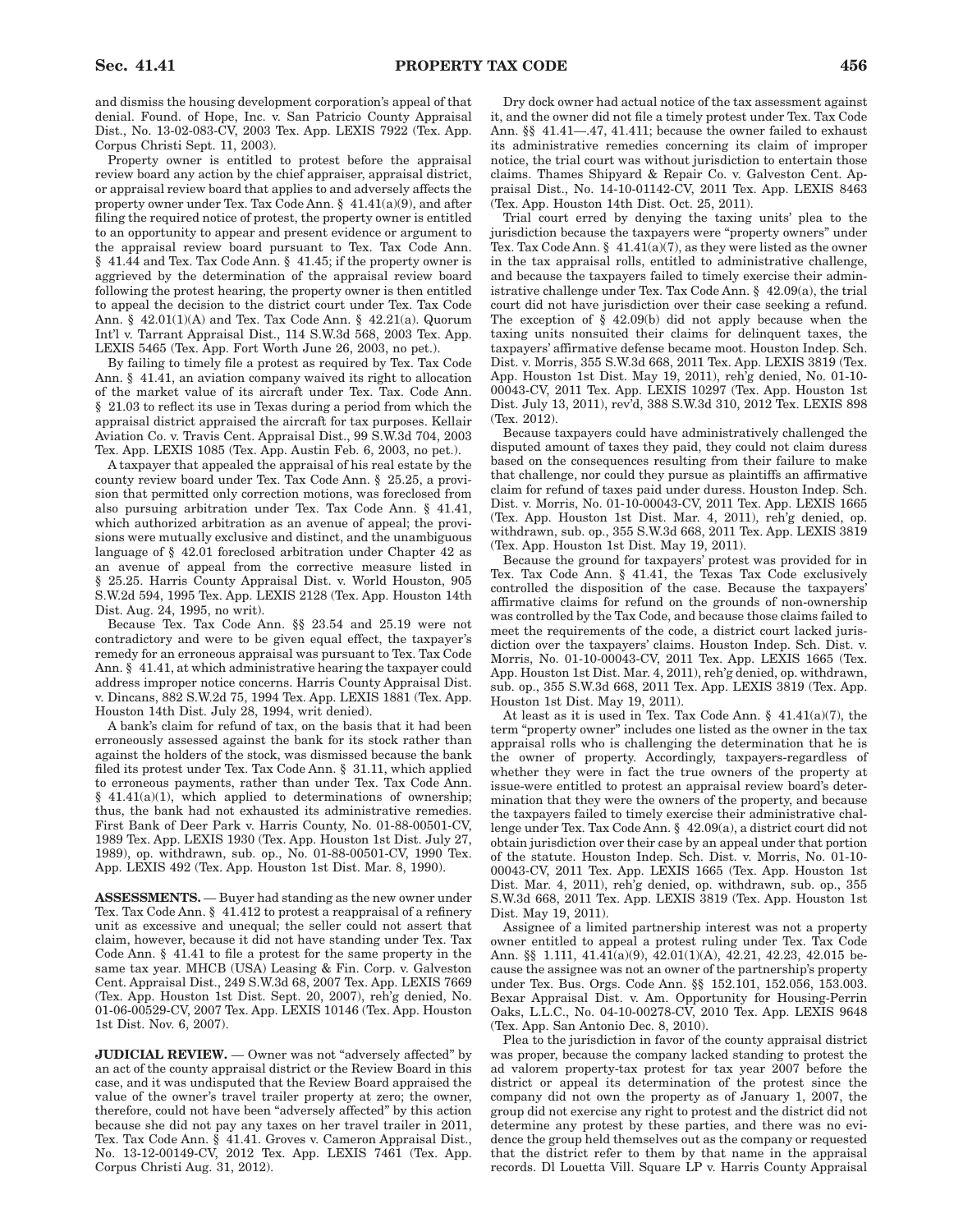Dist., No. 14-08-00549-CV, 2009 Tex. App. LEXIS 9685 (Tex. App. Houston 14th Dist. Dec. 22, 2009).

Where the evidence showed that another entity owned property and a trustee was not liable for taxes on this property, he had no standing to bring an action challenging the denial of an exemption under Tex. Tax Code Ann. § 11.20. Therefore, a dismissal for lack of subject matter jurisdiction was warranted. Bernard Dolenz Life Estate v. Dallas Cent. Appraisal Dist. & Appraisal Review Bd., 293 S.W.3d 920, 2009 Tex. App. LEXIS 6313 (Tex. App. Dallas Aug. 13, 2009, no pet.).

District court had jurisdiction over a taxpayer's action challenging the denial of its tax protest because the taxpayer had exhausted its administrative remedies as required by Tex. Tax Code Ann. § 42.09, as it filed its protest in accordance with the Tax Code by protesting that the county was not the taxable situs for its airplane, sending the county's appraisal district a letter, disputing the appraised value of the airplane, attended the appraisal review board, and received an order from the board denying its protest. The county appraisal review board considered the substantive matters ultimately appealed to the district court. Starflight 50, L.L.C. v. Harris County Appraisal Dist., 287 S.W.3d 741, 2009 Tex. App. LEXIS 2097 (Tex. App. Houston 1st Dist. Mar. 26, 2009, no pet.).

Where a church failed to pursue the administrative procedures that were its exclusive means of relief pursuant to Tex. Tax Code Ann. §§ 41.41(a)(3), (9), (b)(3), 41.47, and 42.09(a), its argument that it could not submit jurisdiction to any other by paying taxes or filling out demanded government forms could not be considered at trial and could not be considered on appeal because that basis for protest could have been presented to the appropriate appraisal review board. Because the tax-protest procedure set forth in the Texas Tax Code was the exclusive means to assert the argument, it was not a legally-cognizable defense in a tax collection proceeding. Grace Mem'l Baptist Church v. Harris County, No. 14-07-00447-CV, 2008 Tex. App. LEXIS 7070 (Tex. App. Houston 14th Dist. Aug. 28, 2008).

Where a church failed to pursue the administrative procedures that were its exclusive means of relief pursuant to Tex. Tax Code Ann. §§ 41.41(a)(3), (9), (b)(3), 41.47, and 42.09(a), its argument that it was immune from taxation could not be considered at trial and could not be considered on appeal. Because the tax-protest procedure set forth in the Texas Tax Code was the exclusive means to assert the argument, it was not a legally-cognizable defense in a tax collection proceeding. Grace Mem'l Baptist Church v. Harris County, No. 14-07-00447-CV, 2008 Tex. App. LEXIS 7070 (Tex. App. Houston 14th Dist. Aug. 28, 2008).

In a tax dispute that arose after a county appraisal district denied a property owner a foreign-trade zone (FTZ) exemption from county ad valorem taxes for inventory located in the owner's foreign-trade subzone, the district, the appraisal review board, and the trial court had jurisdiction to review the owner's protest where the owner properly pursued its tax protest action under the prescribed procedures of the Texas Property Tax Code because the owner had claimed entitlement to the FTZ exemption pursuant to Tex. Tax Code Ann. § 11.12 and would have been precluded from claiming the FTZ exemption had it not timely followed the exclusive procedures set out in the Tax Code; the district had miscast the case as a contract dispute improperly brought under the Tax Code, and filing a common law contract action against the county to review an agreement between the county and the owner and determine the obligations under that agreement would have neither brought relief to the owner nor settled the present dispute, as the county had no authority to grant the owner the requested FTZ exemption, even if it agreed that the owner was entitled to the exemption based on the agreement. Harris County Appraisal Dist. v. Shell Oil Co., No. 14-07-00106-CV, 2008 Tex. App. LEXIS 3671 (Tex. App. Houston 14th Dist. May 22, 2008).

In response to a plea to the jurisdiction by a county appraisal district, a trial court did not err in dismissing without prejudice a suit brought by a property seller and its buyer for judicial review of resolution of an ad valorem tax-valuation protest for the 2005 tax year where neither the seller nor the buyer had standing in the district court because: (1) the seller did not own the property on January 1, 2005, and thus had no legal right to appeal under Tex. Tax Code Ann. § 42.01(1)(A), and its lack of standing as owner thus precluded its "party" status under Tex. Tax Code Ann.

§ 42.21(a); (2) the buyer had neither a legal right to enforce, nor any real controversy for the trial court to determine, as the buyer did not pursue its Tex. Tax Code Ann. ch. 41 right to protest the valuation before the district's appraisal review board, and thus the board never determined a protest by the buyer as the property owner pursuant to Tex. Tax Code Ann. § 42.01(a); and (3) no proper party having appealed to the district court within the 45-day time limit of Tex. Tax Code Ann. § 42.21(a), it never acquired subject-matter jurisdiction, and the board's valuation became final when those 45 days expired. Koll Bren Fund VI, LP v. Harris County Appraisal Dist., No. 01-07-00321-CV, 2008 Tex. App. LEXIS 1521 (Tex. App. Houston 1st Dist. Feb. 28, 2008).

Owners' claims in an ad valorem property tax case that their property was unequally and excessively appraised lacked merit because an agreement related to a matter specified under Tex. Tax Code Ann. § 1.111(e) was reached between the owners, through their agent, and the county appraisal district, and even though the owners contended that the lack of an agreement was evidenced by the fact that the parties did not act upon the agreement or announce the agreement to the court, Tex. Tax Code Ann. § 1.111(e) does not require such actions. Sondock v. Harris County Appraisal Dist., 231 S.W.3d 65, 2007 Tex. App. LEXIS 4361 (Tex. App. Houston 14th Dist. May 31, 2007, no pet.).

Taxpayer's failure to comply with the administrative review procedures of the Texas Property Tax Code deprived a trial court of jurisdiction over the taxpayer's claims against a county appraisal district and a county review board because the claims fell within the administrative body's exclusive jurisdiction under Tex. Tax Code Ann. § 42.09(a); none of the exceptions that the taxpayer asserted on appeal to the exhaustion-of-remedies doctrine applied to except it from pursuing its administrative remedies because: (1) the taxpayer did not avail itself of either of the remedies under Tex. Tax Code Ann. § 25.25, and Tex. Tax Code Ann. § 41.41; and (2) the district and the board acted within their statutory authority under Tex. Tax Code Ann. § 25.23(a)(1) when they assessed the taxpayer's additional tax reflecting allegedly omitted property, and the taxpayer did not protest the failure of the board to give it proper notice under Tex. Tax Code Ann. § 41.411; and (3) the constitutional-claims exception did not excuse the taxpayer from exhausting its administrative remedies before seeking judicial review, as the taxpayer received the process that it was due when it was afforded an opportunity to protest defective notice and to be heard on the merits of its tax dispute during the administrative process but failed to avail itself of the administrative remedies. Harris County Appraisal Dist. v. Blue Flash Express, L.L.C., No. 01-06-00783-CV, 2007 Tex. App. LEXIS 3707 (Tex. App. Houston 1st Dist. May 10, 2007).

When a property owner alleges that its property is exempt from taxation or has been overly appraised, the legislature intended for the appraisal review board to make the initial factual determination, and, consequently, a property owner must exhaust its administrative remedies before seeking judicial review of an exemption claim or property appraisal; the failure to do so is jurisdictional. Midland Cent. Appraisal Dist. v. Plains Mktg., L.P., 202 S.W.3d 469, 169 Oil & Gas Rep. 220, 2006 Tex. App. LEXIS 8251 (Tex. App. Eastland Sept. 21, 2006, no pet.).

Taxpayer had exhausted its administrative remedies, and a trial court had subject-matter jurisdiction over the taxpayer's appeal of an assessment of taxes on crude oil inventory accounts, where the taxpayer's exemption claim was presented and rejected by the county appraisal review board; the claim was not only discussed at length but also debated and determined, and was, in fact, the only issue of significance discussed or decided by the board, and while the taxpayer could have done a much better job documenting the claim prior to the hearing, and its notices highlighted the risk of overdependence on forms, that did not alter the fact that the exemption claim was presented and determined. Midland Cent. Appraisal Dist. v. Plains Mktg., L.P., 202 S.W.3d 469, 169 Oil & Gas Rep. 220, 2006 Tex. App. LEXIS 8251 (Tex. App. Eastland Sept. 21, 2006, no pet.).

**TAXPAYER PROTESTS.** — Taxpayers whose travel trailers and recreational vehicles were not improvements or real property but were tangible personal property exempt from taxation under Tex. Tax Code Ann. § 11.14, and who successfully protested the denial of the exemption under Tex. Tax. Code Ann. § 41.41(4),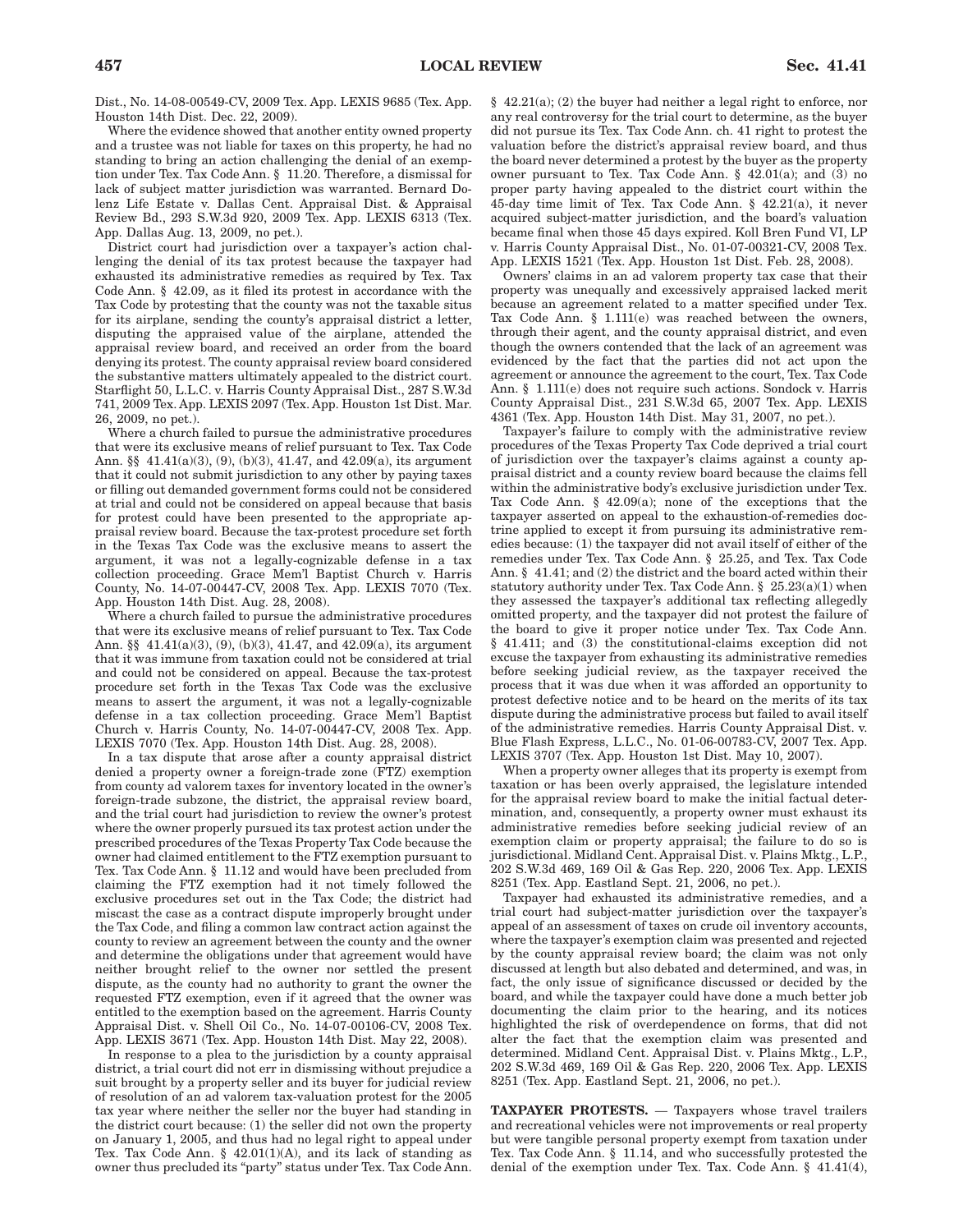were entitled to mandatory attorney's fees under Tex. Tax. Code Ann. § 42.29. Rourk v. Cameron Appraisal Dist., No. 13-11- 00751-CV, 2013 Tex. App. LEXIS 8947 (Tex. App. Corpus Christi July 18, 2013), op. withdrawn, sub. op., reh'g denied, 443 S.W.3d 217, 2013 Tex. App. LEXIS 10348 (Tex. App. Corpus Christi Aug. 15, 2013).

Trial court erred in finding that taxpayers were not entitled to attorney's fees, because the taxpayers had successfully protested the denial of a partial exemption under Tex. Tax Code Ann. 41.41(4) and were therefore entitled to mandatory attorney's fees under Tex. Tax Code Ann. 42.29. Boll v. Cameron Appraisal Dist., No. 13-11-00750-CV, 2013 Tex. App. LEXIS 8946 (Tex. App. Corpus Christi July 18, 2013), op. withdrawn, sub. op., reh'g denied, 445 S.W.3d 397, 2013 Tex. App. LEXIS 10345 (Tex. App. Corpus Christi Aug. 15, 2013).

Taxpayer failed to exhaust its administrative remedies as to its complaint that its natural gas was exempt from taxation under the interstate commerce clause; thus, trial court lacked jurisdiction to address that complaint, Tex. Tax Code Ann. §§ 41.41, 41.47, and Tex. Tax Code Ann.  $\S$  25.25(c)(3) was not the appropriate vehicle for seeking the requested relief. Harris County Appraisal Dist. v. ETC Mktg., 399 S.W.3d 364, 2013 Tex. App. LEXIS 4177 (Tex. App. Houston 14th Dist. Apr. 2, 2013, no pet.).

Trial court lacked jurisdiction to impose sanctions against an appraisal district pursuant its order relating to a taxpayer's pollution-control exemption in one tax year because the sanctions were for later years as to which the taxpayer failed to utilize the exclusive remedies in the tax code for protesting the assessments. Travis Cent. Appraisal Dist. v. Wells Fargo Bank Minn., N.A., 382 S.W.3d 636, 2012 Tex. App. LEXIS 8636 (Tex. App. Austin Oct. 12, 2012, no pet.).

By not protesting, for purposes of Tex. Tax Code Ann. §§ 41.41, 41.44, 42.01, the taxpayer's defenses were limited to showing it did not own the property in question or that the property was not in the taxing district's boundaries, and having failed to file and perfect appeals, the taxpayer was limited to those defenses, for purposes of Tex. Tax Code Ann. § 42.09, but did not assert them. Atl. Shippers of Tex., Inc. v. Jefferson County, 363 S.W.3d 276, 2012 Tex. App. LEXIS 1821 (Tex. App. Beaumont Mar. 8, 2012, no pet.).

Although a taxpayer delayed payment thinking it would receive corrected bills for each tax year, the taxpayer did not protest or comply with procedures to contest the assessments at issue, for purposes of Tex. Tax Code Ann. §§ 41.41, 41.44, 42.01, and delinquent taxes incurred penalties and interest under Tex. Tax Code Ann. § 33.01. Atl. Shippers of Tex., Inc. v. Jefferson County, 363 S.W.3d 276, 2012 Tex. App. LEXIS 1821 (Tex. App. Beaumont Mar. 8, 2012, no pet.).

Taxpayer's argument that the county calculated taxes based on the wrong footage, which it raised as constitutional claims under Tex. Const. art. I, §§ 3, 17, 19 and Tex. Const. VIII, §§ 1, 2, were foreclosed by the failure of the taxpayer to exhaust administrative remedies, for purposes of Tex. Tax Code Ann. § 42.09(a)(1), and because the taxpayer failed to file a protest, the trial court committed no error in rejecting the constitutional claims. Atl. Shippers of Tex., Inc. v. Jefferson County, 363 S.W.3d 276, 2012 Tex. App. LEXIS 1821 (Tex. App. Beaumont Mar. 8, 2012, no pet.).

For purposes of Tex. Tax Code Ann. § 33.47(a), the county's tax records were prima facie evidence of the amount owed, such that the burden shifted to the taxpayer to raise a defense, presumably under Tex. Tax Code Ann. § 42.09; however, the defenses asserted were not among those available to a taxpayer who failed to timely protest, and the trial court properly granted the county summary judgment. Atl. Shippers of Tex., Inc. v. Jefferson County, 363 S.W.3d 276, 2012 Tex. App. LEXIS 1821 (Tex. App. Beaumont Mar. 8, 2012, no pet.).

Hidalgo County Appraisal District's alleged failure to properly assess the market value of the taxpayer's inventory was not clerical error, Tex. Tax Code Ann. § /Aa1.04(18), but as a result of error in methodology, procedure, and/or computation, and Tex. Tax Code Ann. § /Aa25.25(c) was not available to remedy issues pertaining to disputed property valuations. Lack's Valley Stores, Ltd. v. Hidalgo County Appraisal Dist., No. 13-10-500-CV, 2011 Tex. App. LEXIS 4752 (Tex. App. Corpus Christi June 23, 2011), pet. dism'd w.o.j. No. 11-0590, 2011 Tex. LEXIS 997 (Tex. Dec. 16, 2011).

Term "property owner" with respect to Tex. Tax Code Ann. § 41.41(a) (7) is interpreted as having a consistent meaning, a person listed as the property owner in the tax appraisal rolls; under the court's interpretation,  $\S$  41.41(a)(7) provides that a person listed as the property owner in the tax appraisal rolls is entitled to protest before the appraisal review board the determination that the person listed as the property owner in the tax appraisal rolls is the owner of property. The court's interpretation is consistent with the definition of a tax protest because it provides that the person against whom the tax is assessed not the untaxed actual property owner has the administrative right to challenge the tax erroneously assessed against him. Houston Indep. Sch. Dist. v. Morris, 355 S.W.3d 668, 2011 Tex. App. LEXIS 3819 (Tex. App. Houston 1st Dist. May 19, 2011), reh'g denied, No. 01-10-00043-CV, 2011 Tex. App. LEXIS 10297 (Tex. App. Houston 1st Dist. July 13, 2011), rev'd, 388 S.W.3d 310, 2012 Tex. LEXIS 898 (Tex. 2012).

Trial court erred by denying the taxing units' plea to the jurisdiction because the taxpayers were "property owners" under Tex. Tax Code Ann. § 41.41(a)(7), as they were listed as the owner in the tax appraisal rolls, entitled to administrative challenge, and because the taxpayers failed to timely exercise their administrative challenge under Tex. Tax Code Ann. § 42.09(a), the trial court did not have jurisdiction over their case seeking a refund. The exception of § 42.09(b) did not apply because when the taxing units nonsuited their claims for delinquent taxes, the taxpayers' affirmative defense became moot. Houston Indep. Sch. Dist. v. Morris, 355 S.W.3d 668, 2011 Tex. App. LEXIS 3819 (Tex. App. Houston 1st Dist. May 19, 2011), reh'g denied, No. 01-10- 00043-CV, 2011 Tex. App. LEXIS 10297 (Tex. App. Houston 1st Dist. July 13, 2011), rev'd, 388 S.W.3d 310, 2012 Tex. LEXIS 898 (Tex. 2012).

Actual property owner could not establish that it operated its business under a common name based solely upon the fact that the name was so reflected in the records of the appraisal district, but there was other evidence that the partnership actually filed both the administrative protest and the suit for judicial review; there was a question of fact about the identity of the party filing the tax protest and suit for judicial review, which precluded dismissal of the case on a plea to the jurisdiction. 730 N. Post Oak Office Park v. Harris County Appraisal Dist., No. 01-10-00011-CV, 2011 Tex. App. LEXIS 1956 (Tex. App. Houston 1st Dist. Mar. 17, 2011), op. withdrawn, sub. op., vacated, No. 01-10-00011-CV, 2011 Tex. App. LEXIS 4787 (Tex. App. Houston 1st Dist. June 23, 2011).

Taxpayers were not deprived of due process due to lack of notice where the record showed that they received actual notice at least one year before trial and that they failed to administratively protest the failure to give notice through the administrative procedures in the Texas Tax Code. The taxpayers had a right to and could have challenged their non-ownership of the property they paid taxes on under the administrative provisions of the Tax Code. Houston Indep. Sch. Dist. v. Morris, No. 01-10-00043-CV, 2011 Tex. App. LEXIS 1665 (Tex. App. Houston 1st Dist. Mar. 4, 2011), reh'g denied, op. withdrawn, sub. op., 355 S.W.3d 668, 2011 Tex. App. LEXIS 3819 (Tex. App. Houston 1st Dist. May 19, 2011).

At least as it is used in Tex. Tax Code Ann. § 41.41(a)(7), the term "property owner" includes one listed as the owner in the tax appraisal rolls who is challenging the determination that he is the owner of property. Accordingly, taxpayers-regardless of whether they were in fact the true owners of the property at issue-were entitled to protest an appraisal review board's determination that they were the owners of the property, and because the taxpayers failed to timely exercise their administrative challenge under Tex. Tax Code Ann. § 42.09(a), a district court did not obtain jurisdiction over their case by an appeal under that portion of the statute. Houston Indep. Sch. Dist. v. Morris, No. 01-10- 00043-CV, 2011 Tex. App. LEXIS 1665 (Tex. App. Houston 1st Dist. Mar. 4, 2011), reh'g denied, op. withdrawn, sub. op., 355 S.W.3d 668, 2011 Tex. App. LEXIS 3819 (Tex. App. Houston 1st Dist. May 19, 2011).

Assignee of a limited partnership interest was not a property owner entitled to appeal a protest ruling under Tex. Tax Code Ann. §§ 1.111, 41.41(a)(9), 42.01(1)(A), 42.21, 42.23, 42.015 because the assignee was not an owner of the partnership's property under Tex. Bus. Orgs. Code Ann. §§ 152.101, 152.056, 153.003.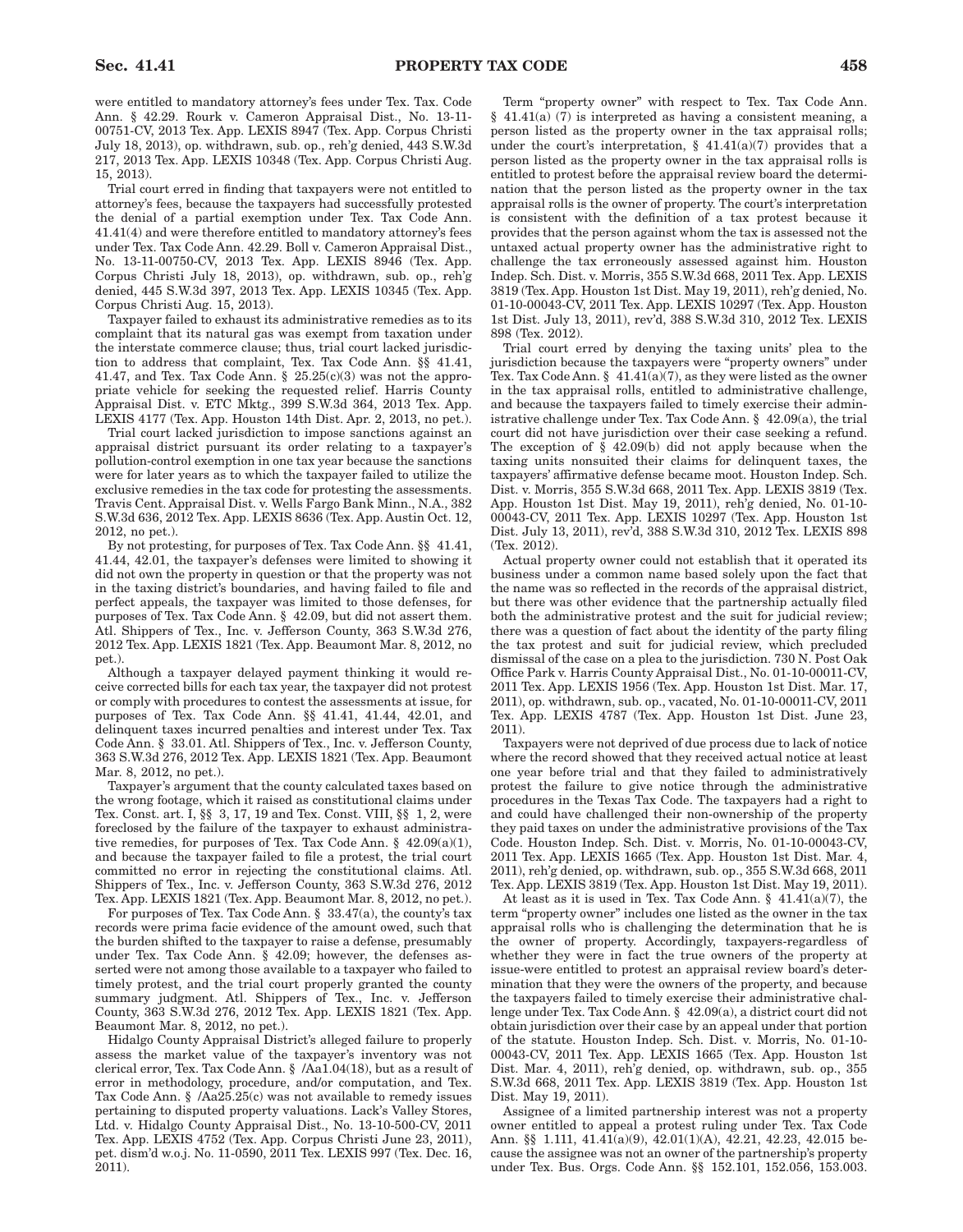Bexar Appraisal Dist. v. Am. Opportunity for Housing-Perrin Oaks, L.L.C., No. 04-10-00278-CV, 2010 Tex. App. LEXIS 9648 (Tex. App. San Antonio Dec. 8, 2010).

Where the evidence showed that another entity owned property and a trustee was not liable for taxes on this property, he had no standing to bring an action challenging the denial of an exemption under Tex. Tax Code Ann. § 11.20. Therefore, a dismissal for lack of subject matter jurisdiction was warranted. Bernard Dolenz Life Estate v. Dallas Cent. Appraisal Dist. & Appraisal Review Bd., 293 S.W.3d 920, 2009 Tex. App. LEXIS 6313 (Tex. App. Dallas Aug. 13, 2009, no pet.).

Motor vehicle dealer was not denied due process under Tex. Const. art. I, §§ 19, 27 because the actual market value of its inventory for a given year was not based on the dealer's actual sales in that calendar year but was the actual market value of inventory as of January 1 based on sales in the previous calendar year under Tex. Tax. Code Ann. § 23.121. Thus, the actual sales in the later calendar year were irrelevant to the dealer's protest and the dealer could have timely protested the valuation under Tex. Tax Code Ann. §§ 41.41 and 41.44. Expo Motorcars, L.L.C. v. Harris County Appraisal Dist., No. 01-08-00473-CV, 2009 Tex. App. LEXIS 5738 (Tex. App. Houston 1st Dist. July 23, 2009).

Taxpayer was not entitled to a hearing under Tex. Tax Code Ann. § 41.411 because it did not receive notice until after the taxes had become delinquent, and therefore the taxpayer could not timely file a protest under that section, and the taxpayer's protest made pursuant to Tex. Tax Code Ann. § 41.41 was untimely because it was made after the taxes had been assessed and had become delinquent; the Tax Code, as it existed prior to 2008, contained no procedural mechanisms to provide the taxpayer a hearing on its protest, and thus the trial court properly denied the taxpayer's motion for summary judgment on its claim for a judgment compelling a hearing pursuant to Tex. Tax Code Ann. § 41.45(f). Indus. Communs., Inc. v. Ward County Appraisal Dist., 296 S.W.3d 707, 2009 Tex. App. LEXIS 4047 (Tex. App. El Paso June 3, 2009), reh'g denied, No. 08-07-00083-CV, 2009 Tex. App. LEXIS 9177 (Tex. App. El Paso July 15, 2009).

Tex. Tax Code Ann. § 42.29 authorized attorney's fees for only two distinct types of protest: excessive value and unequal appraisal; therefore, because a protest to an appraisal district's ability to tax oil located in an interstate pipeline did not fall under Tex. Tax Code Ann. §§ 42.25, 42.26, several oil companies were not able to recover such fees. In addition, the appraisal district did not waive a complaint to an award of attorney's fees because repeated objections were made. Midland Cent. Appraisal Dist. v. BP Am. Prod. Co., 282 S.W.3d 215, 172 Oil & Gas Rep. 428, 2009 Tex. App. LEXIS 2048 (Tex. App. Eastland Mar. 26, 2009), cert. denied, 563 U.S. 936, 131 S. Ct. 2097, 179 L. Ed. 2d 891, 2011 U.S. LEXIS 3129 (U.S. 2011).

Where a church failed to pursue the administrative procedures that were its exclusive means of relief pursuant to Tex. Tax Code Ann. §§ 41.41(a)(3), (9), (b)(3), 41.47, and 42.09(a), its argument that it could not submit jurisdiction to any other by paying taxes or filling out demanded government forms could not be considered at trial and could not be considered on appeal because that basis for protest could have been presented to the appropriate appraisal review board. Because the tax-protest procedure set forth in the Texas Tax Code was the exclusive means to assert the argument, it was not a legally-cognizable defense in a tax collection proceeding. Grace Mem'l Baptist Church v. Harris County, No. 14-07-00447-CV, 2008 Tex. App. LEXIS 7070 (Tex. App. Houston 14th Dist. Aug. 28, 2008).

Where a church failed to pursue the administrative procedures that were its exclusive means of relief pursuant to Tex. Tax Code Ann. §§ 41.41(a)(3), (9), (b)(3), 41.47, and 42.09(a), its argument that it was immune from taxation could not be considered at trial and could not be considered on appeal. Because the tax-protest procedure set forth in the Texas Tax Code was the exclusive means to assert the argument, it was not a legally-cognizable defense in a tax collection proceeding. Grace Mem'l Baptist Church v. Harris County, No. 14-07-00447-CV, 2008 Tex. App. LEXIS 7070 (Tex. App. Houston 14th Dist. Aug. 28, 2008).

Taxpayer could not assert inadequate notice under Tex. Tax Code Ann. § 11.43(c) of the removal of its Tex. Tax Code Ann. § 11.18(a)(1)-(2) charitable property tax exemption because it did not file a protest under Tex. Tax Code Ann. §§ 41.41(a)(9), 41.411(a) after being advised it could do so; Tex. Tax Code Ann. § 42.09(a)(1) makes the administrative protest procedures exclusive. Public, Inc. v. County of Galveston, 264 S.W.3d 338, 2008 Tex. App. LEXIS 9235 (Tex. App. Houston 14th Dist. July 10, 2008, no pet.).

In a tax dispute that arose after a county appraisal district denied a property owner a foreign-trade zone (FTZ) exemption from county ad valorem taxes for inventory located in the owner's foreign-trade subzone, the district, the appraisal review board, and the trial court had jurisdiction to review the owner's protest where the owner properly pursued its tax protest action under the prescribed procedures of the Texas Property Tax Code because the owner had claimed entitlement to the FTZ exemption pursuant to Tex. Tax Code Ann. § 11.12 and would have been precluded from claiming the FTZ exemption had it not timely followed the exclusive procedures set out in the Tax Code; the district had miscast the case as a contract dispute improperly brought under the Tax Code, and filing a common law contract action against the county to review an agreement between the county and the owner and determine the obligations under that agreement would have neither brought relief to the owner nor settled the present dispute, as the county had no authority to grant the owner the requested FTZ exemption, even if it agreed that the owner was entitled to the exemption based on the agreement. Harris County Appraisal Dist. v. Shell Oil Co., No. 14-07-00106-CV, 2008 Tex. App. LEXIS 3671 (Tex. App. Houston 14th Dist. May 22, 2008).

In a case involving a tax reappraisal, a jurisdictional challenge should not have been granted because several property owners were permitted to seek relief under Tex. Tax Code Ann. § 42.25 without filing an administrative protest under Tex. Tax Code Ann. § 41.41(a); they filed a protest under Tex. Tax Code Ann. § 25.25 instead. Benson Chevrolet, Inc. v. Bexar Appraisal Dist., 242 S.W.3d 54, 2007 Tex. App. LEXIS 6452 (Tex. App. San Antonio Aug. 15, 2007), reh'g denied, No. 04-07-00204-CV, 2007 Tex. App. LEXIS 10109 (Tex. App. San Antonio Oct. 1, 2007).

No language within Tex. Tax Code Ann. § 42.25 limits its application to only Tex. Tax Code Ann. § 41.41(a) excessive appraisal challenges, and, because no such limitation exists within Tex. Tax Code Ann. § 42.25, there is no reason why property owners filing administrative challenges under Tex. Tax Code Ann. § 25.25(d) are precluded from seeking relief under Tex. Tax Code Ann. § 42.25 in a district court; an excessive appraisal challenge brought under Tex. Tax Code Ann. § 25.25(d) must allege the appraisal district over-valued a property by more than one-third; therefore, it logically follows that Tex. Tax Code Ann. § 42.25 applies on judicial review of such administrative challenge since Tex. Tax Code Ann. § 42.25 explicitly authorizes a court to remedy an excessive valuation by an appraisal district. Benson Chevrolet, Inc. v. Bexar Appraisal Dist., 242 S.W.3d 54, 2007 Tex. App. LEXIS 6452 (Tex. App. San Antonio Aug. 15, 2007), reh'g denied, No. 04-07-00204-CV, 2007 Tex. App. LEXIS 10109 (Tex. App. San Antonio Oct. 1, 2007).

Owners' claims in an ad valorem property tax case that their property was unequally and excessively appraised lacked merit because an agreement related to a matter specified under Tex. Tax Code Ann. § 1.111(e) was reached between the owners, through their agent, and the county appraisal district, and even though the owners contended that the lack of an agreement was evidenced by the fact that the parties did not act upon the agreement or announce the agreement to the court, Tex. Tax Code Ann. § 1.111(e) does not require such actions. Sondock v. Harris County Appraisal Dist., 231 S.W.3d 65, 2007 Tex. App. LEXIS 4361 (Tex. App. Houston 14th Dist. May 31, 2007, no pet.).

When a property owner alleges that its property is exempt from taxation or has been overly appraised, the legislature intended for the appraisal review board to make the initial factual determination, and, consequently, a property owner must exhaust its administrative remedies before seeking judicial review of an exemption claim or property appraisal; the failure to do so is jurisdictional. Midland Cent. Appraisal Dist. v. Plains Mktg., L.P., 202 S.W.3d 469, 169 Oil & Gas Rep. 220, 2006 Tex. App. LEXIS 8251 (Tex. App. Eastland Sept. 21, 2006, no pet.).

Taxpayer had exhausted its administrative remedies, and a trial court had subject-matter jurisdiction over the taxpayer's appeal of an assessment of taxes on crude oil inventory accounts, where the taxpayer's exemption claim was presented and rejected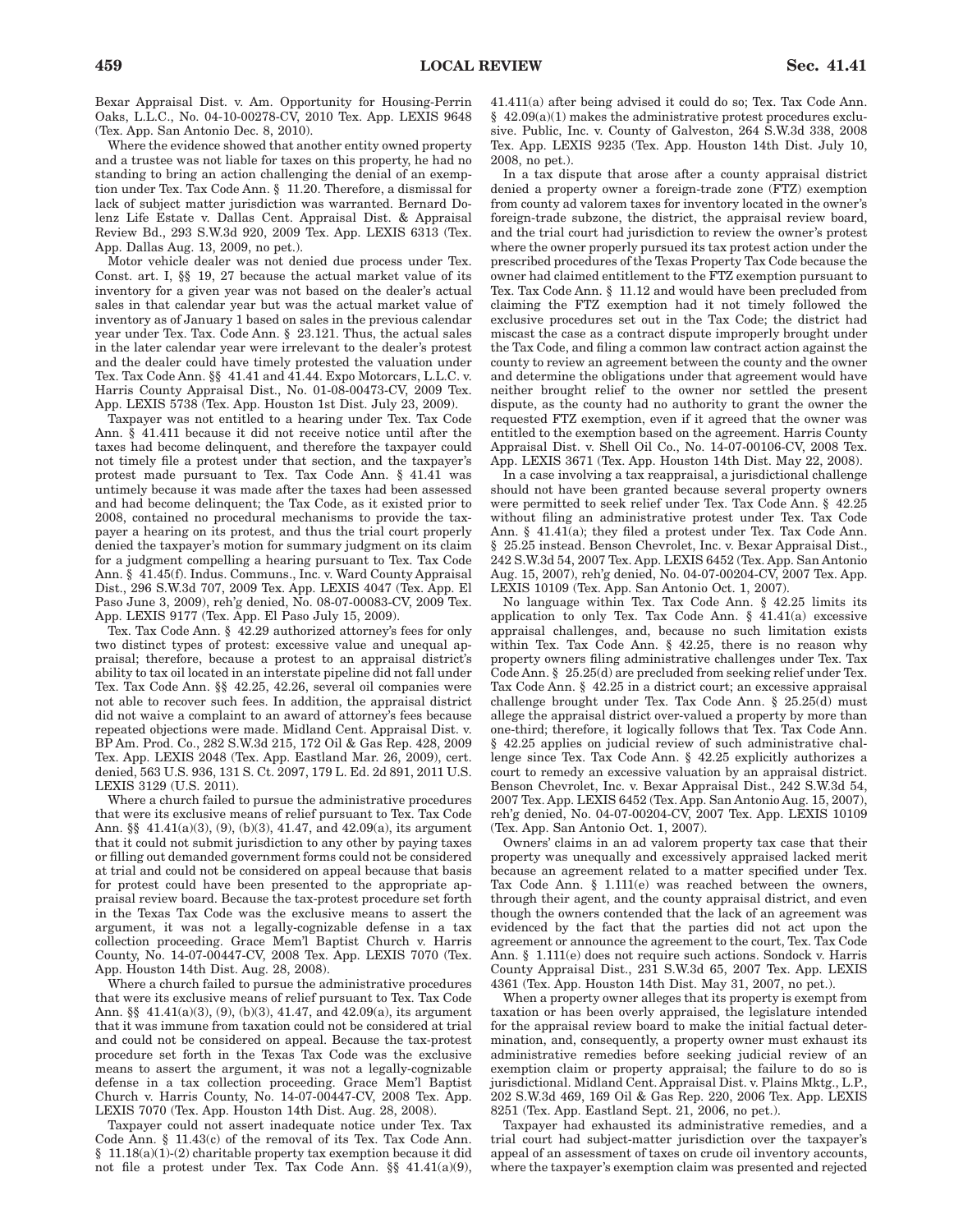by the county appraisal review board; the claim was not only discussed at length but also debated and determined, and was, in fact, the only issue of significance discussed or decided by the board, and while the taxpayer could have done a much better job documenting the claim prior to the hearing, and its notices highlighted the risk of overdependence on forms, that did not alter the fact that the exemption claim was presented and determined. Midland Cent. Appraisal Dist. v. Plains Mktg., L.P., 202 S.W.3d 469, 169 Oil & Gas Rep. 220, 2006 Tex. App. LEXIS 8251 (Tex. App. Eastland Sept. 21, 2006, no pet.).

## **PERSONAL PROPERTY TAX Intangible Property**

**Imposition of Tax.** — Court correctly rendered summary judgment in favor of the county, because the taxpayer's motion to correct the appraisal rolls was untimely, when a Tex. Tax Code Ann. § 25.25(c)(3) motion was not the appropriate vehicle to pursue challenges to the inclusion of property not located in Texas and of intangible property as personal property on the appraisal records, and the appropriate vehicle was a Tex. Tax Code Ann. ch. 41 protest, which the taxpayer admittedly did not pursue. Bauer-Pileco, Inc. v. Harris County Appraisal Dist., 443 S.W.3d 304, 2014 Tex. App. LEXIS 8637 (Tex. App. Houston 1st Dist. Aug. 7, 2014, no pet.).

### **TANGIBLE PROPERTY**

**General Overview.** — Taxpayer failed to exhaust its administrative remedies as to its complaint that its natural gas was exempt from taxation under the interstate commerce clause; thus, trial court lacked jurisdiction to address that complaint, Tex. Tax Code Ann. §§ 41.41, 41.47, and Tex. Tax Code Ann.  $§$  25.25(c)(3) was not the appropriate vehicle for seeking the requested relief. Harris County Appraisal Dist. v. ETC Mktg., 399 S.W.3d 364, 2013 Tex. App. LEXIS 4177 (Tex. App. Houston 14th Dist. Apr. 2, 2013, no pet.).

Under Tex. Tax Code Ann. §§ 41.41, 42.09, for those accounts of a taxpayer containing a single, grand total assessment upon multiple units, a taxpayer is not required to prove that it does not own each and every unit in the account in order to show it is not responsible for the tax assessed on that account. General Elec. Capital Corp. v. Corpus Christi, 850 S.W.2d 596, 20 U.C.C. Rep. Serv. 2d (CBC) 616, 1993 Tex. App. LEXIS 468 (Tex. App. Corpus Christi Feb. 11, 1993, writ denied), modified in part, 20 U.C.C. Rep. Serv. 2d (CBC) 616, 1993 Tex. App. LEXIS 790 (Tex. App. Corpus Christi 1993).

Where the taxing authorities introduced delinquent tax rolls under Tex. Tax Code Ann. §§ 33.47(a), 41.41, 42.09(b)(1), (2), the taxpayer waived any complaint about the manner in which the taxing authorities determined that the taxpayer was the party responsible for the taxes because the taxpayer's failure to pursue administrative remedies precluded any protest in a subsequent suit for delinquent taxes, except for the affirmative defenses of non-ownership and the taxing authority's lack of jurisdiction over the property. General Elec. Capital Corp. v. Corpus Christi, 850 S.W.2d 596, 20 U.C.C. Rep. Serv. 2d (CBC) 616, 1993 Tex. App. LEXIS 468 (Tex. App. Corpus Christi Feb. 11, 1993, writ denied), modified in part, 20 U.C.C. Rep. Serv. 2d (CBC) 616, 1993 Tex. App. LEXIS 790 (Tex. App. Corpus Christi 1993).

Taxpayer was not entitled to a temporary injunction against the county appraisal district and the county appraisal review board because Tex. Tax Code Ann. §§ 41.41, 42.01, and 42.21 provided an adequate legal remedy for the taxpayer. Further, the proper district court could redress any harm that the taxpayer suffered as a result of administrative actions. Brazoria County Appraisal Dist. v. Notlef, Inc., 721 S.W.2d 391, 1986 Tex. App. LEXIS 8835 (Tex. App. Corpus Christi Oct. 16, 1986, no writ).

**IMPOSITION OF TAX.** — Motor vehicle dealer was not denied due process under Tex. Const. art. I, §§ 19, 27 because the actual market value of its inventory for a given year was not based on the dealer's actual sales in that calendar year but was the actual market value of inventory as of January 1 based on sales in the previous calendar year under Tex. Tax. Code Ann. § 23.121. Thus, the actual sales in the later calendar year were irrelevant to the dealer's protest and the dealer could have timely protested the valuation under Tex. Tax Code Ann. §§ 41.41 and 41.44. Expo Motorcars, L.L.C. v. Harris County Appraisal Dist., No. 01-08- 00473-CV, 2009 Tex. App. LEXIS 5738 (Tex. App. Houston 1st Dist. July 23, 2009).

## **REAL PROPERTY TAX**

**General Overview.** — Where county had properly provided taxpayer with notice of reappraisal of property, and taxpayer failed to protest the reappraisal within 30 days after receipt of notification, taxpayer had failed to exhaust exclusive administrative remedies as required by Tex. Tax Code Ann. § 41.41 which precluded judicial review of the appraisal. Escamilla v. City of Laredo, 9 S.W.3d 416, 1999 Tex. App. LEXIS 9255 (Tex. App. San Antonio Dec. 15, 1999, no pet.).

Because Tex. Tax Code Ann. § 41.41 identified a protest for a determination that land did not qualify for an appraisal separately from a protest for an excessive or unequal appraisal, and because an appeal protesting the denial of the designation concerned the use of the property, not its value, taxpayers' protests of the denial of their applications were not also protests of excessive appraisals. Dallas Cent. Appraisal Dist. v. Seven Inv. Co., 835 S.W.2d 75, 1992 Tex. LEXIS 67 (Tex. 1992).

Where plaintiff taxpayer acquired certain real property by foreclosure but did not receive notice of the property's appraisal until the time period for protesting the property's valuation had expired, the methods of protesting tax appraisals set forth in Tex. Tax Code Ann. §§ 41.41, 41.44, were inadequate and deprived defendant of due process of law; plaintiff was entitled to a new administrative hearing to protest defendant appraisal district review board's assessment on the property. Bank of America Nat'l Trust & Sav Asso. v. Dallas Cent. Appraisal Dist., 765 S.W.2d 451, 1988 Tex. App. LEXIS 3418 (Tex. App. Dallas Dec. 14, 1988, writ denied).

## **ASSESSMENT & VALUATION**

**General Overview.** — Dry dock owner had actual notice of the tax assessment against it, and the owner did not file a timely protest under Tex. Tax Code Ann. §§ 41.41-.47, 41.411; because the owner failed to exhaust its administrative remedies concerning its claim of improper notice, the trial court was without jurisdiction to entertain those claims. Thames Shipyard & Repair Co. v. Galveston Cent. Appraisal Dist., No. 14-10-01142-CV, 2011 Tex. App. LEXIS 8463 (Tex. App. Houston 14th Dist. Oct. 25, 2011).

Plea to the jurisdiction in favor of the county appraisal district was proper, because the company lacked standing to protest the ad valorem property-tax protest for tax year 2007 before the district or appeal its determination of the protest since the company did not own the property as of January 1, 2007, the group did not exercise any right to protest and the district did not determine any protest by these parties, and there was no evidence the group held themselves out as the company or requested that the district refer to them by that name in the appraisal records. Dl Louetta Vill. Square LP v. Harris County Appraisal Dist., No. 14-08-00549-CV, 2009 Tex. App. LEXIS 9685 (Tex. App. Houston 14th Dist. Dec. 22, 2009).

Since the basis of taxpayer's complaint in the trial court was not a ground of protest contained under Tex. Tax Code Ann. § 41.41 seeking to recover a refund of penalties, fees, and interest allegedly imposed on its property without proper notice and in violation of due process of law, the exclusivity provision of Tex.Tax Code Ann. § 42.09 was not applicable and did not preclude the trial court from exercising subject matter jurisdiction over the taxpayer's lawsuit. Dallas Cent. Appraisal Dist. v. 1420 Viceroy Ltd., 180 S.W.3d 267, 2005 Tex. App. LEXIS 9699 (Tex. App. Dallas Nov. 18, 2005, no pet.).

Where county had properly provided taxpayer with notice of reappraisal of property, and taxpayer failed to protest the reappraisal within 30 days after receipt of notification, taxpayer had failed to exhaust exclusive administrative remedies as required by Tex. Tax Code Ann. § 41.41 which precluded judicial review of the appraisal. Escamilla v. City of Laredo, 9 S.W.3d 416, 1999 Tex. App. LEXIS 9255 (Tex. App. San Antonio Dec. 15, 1999, no pet.).

Taxpayer protests to an appraisal district's determination of a property's use had to be challenged under Tex. Tax Code Ann. §§ 41.41(5), 41.411, or 41.44. Collin County Appraisal Dist. v.